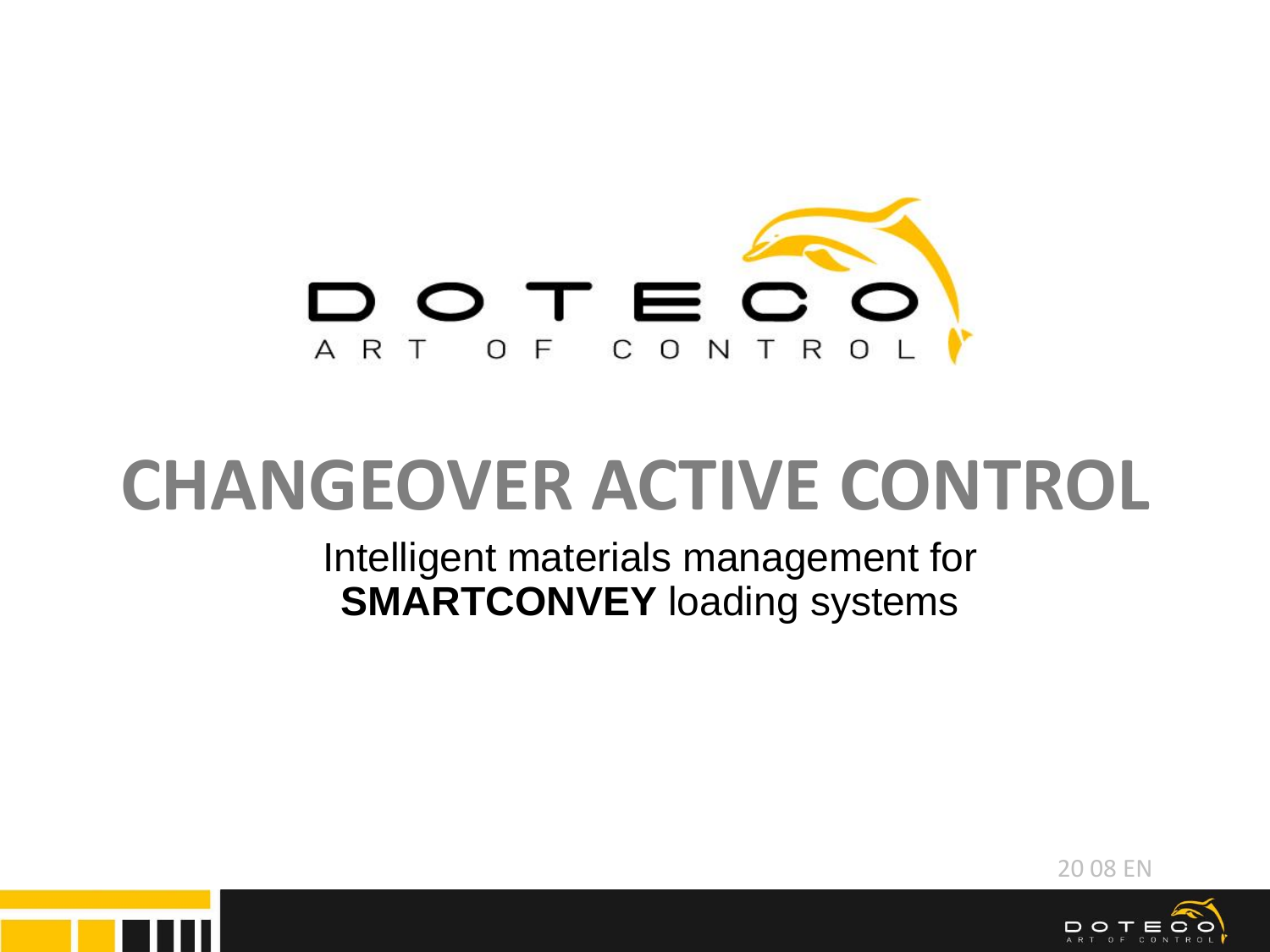- **C.A.C.** is an option available on conveying systems **SMART-CONVEY**
- **C.A.C.** is designed to:
	- ✓ **Meter the material loaded** in the dosing system
	- ✓ Calculate the **material needed for each dosing station**
	- ✓ Calculate the **number of loading cycles** which has been duly completed
	- ✓ **Inform the operator** when the material loaded in each single dosing station is enough to complete the set-up job order



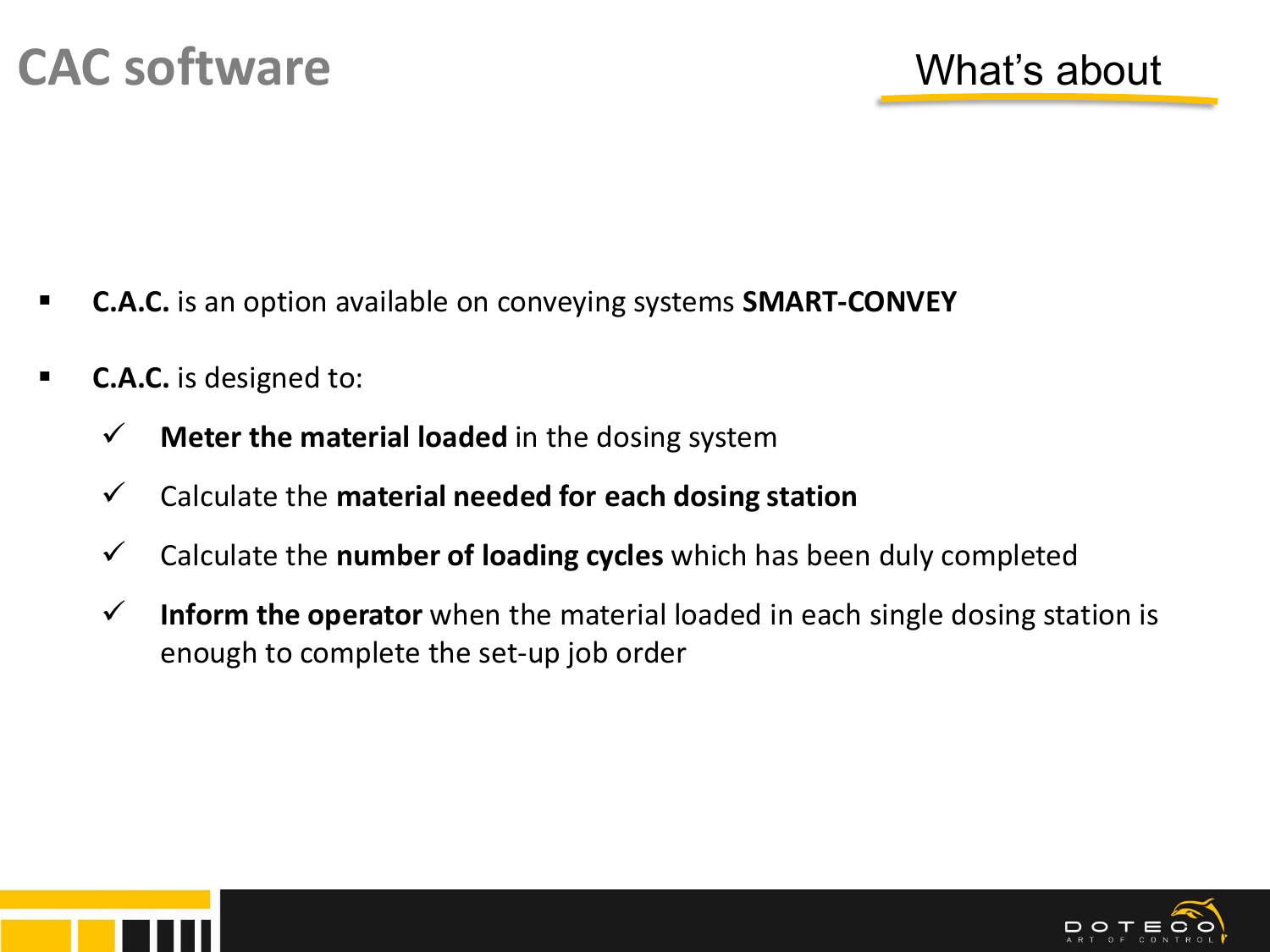

- **C.A.C.** has the scope to:
	- ✓ Get the job order completed leaving the **lowest quantity of residual material in the hoppers**
	- ✓ **Reduce extremely the time** needed for material changeover and blenders cleaning
	- ✓ Reduce the material waste, **to save money and be environmentally friendly**
	- ✓ Minimize the loading cycles, **reducing energy consumption**
	- ✓ Minimize the loading cycles, **reducing the maintenance (filters cleaning)**



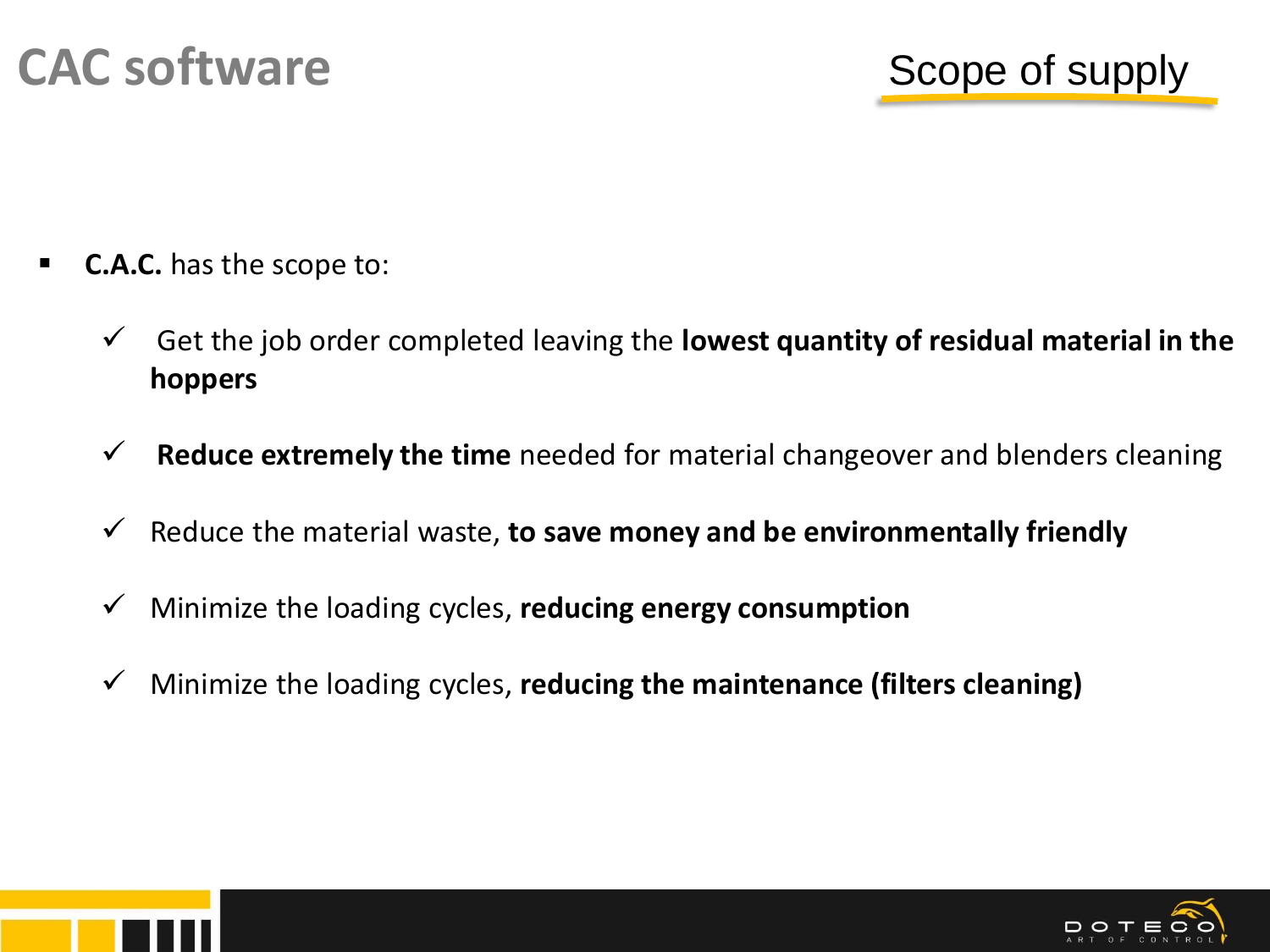### **CAC software** How does it works

The **operator** has to set-up:

- **Job order amount or production batch** for each extruder (if gravimetric extrusion control is not supplied)
- The **percentage of each component**
- The **bulk density of each component**

The **C.A.C.** software then is capable to meter:

- the **actual quantity of material inside any hopper**
- the **actual quantity of material being used in each loading cycle**

*For gravimetric hoppers, metering is performed in a gravimetric way. For non-gravimetric hoppers and receivers, calculation is performed on a volumetric way*

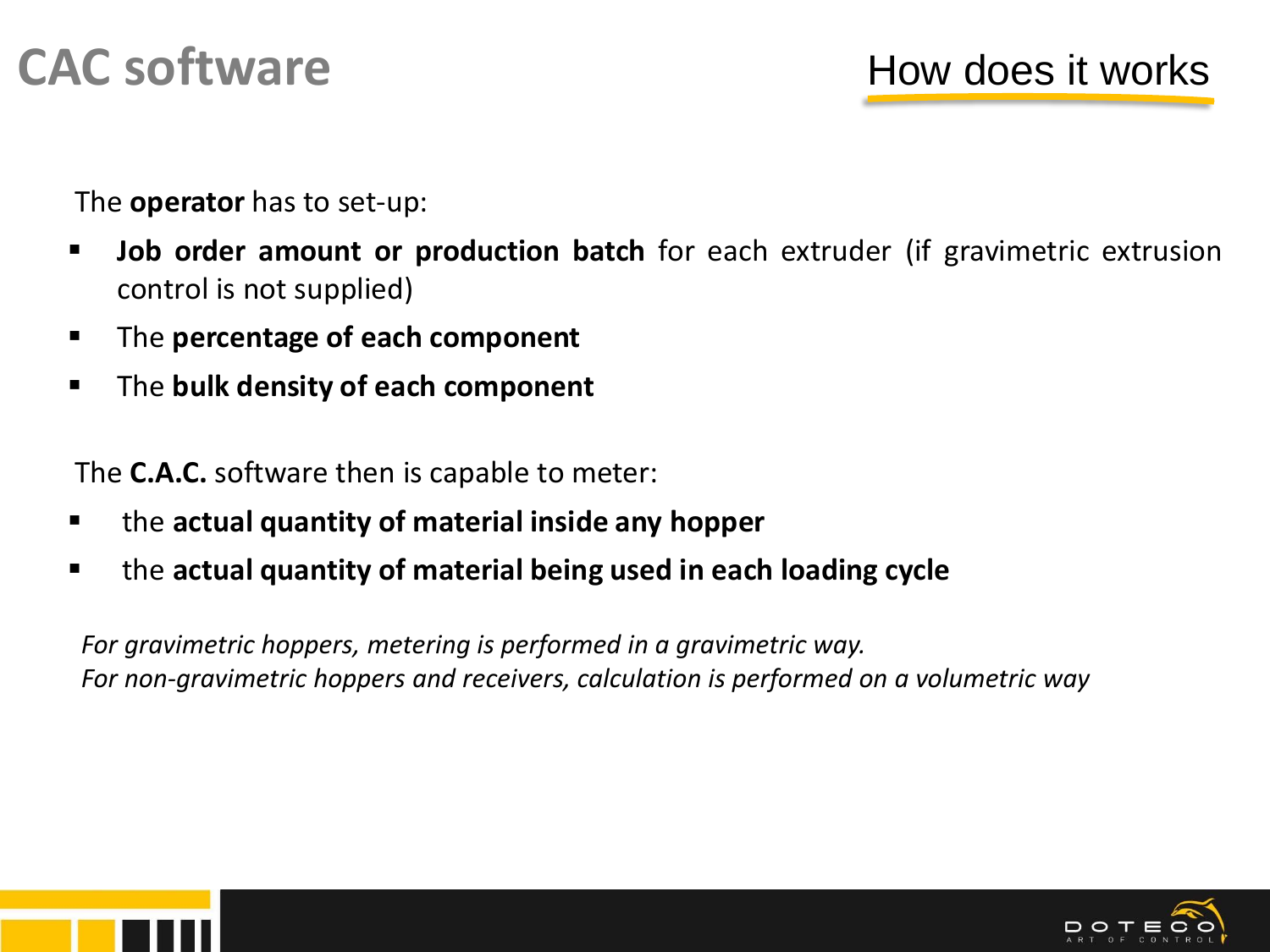The **operator** must switch from **"scrap mode"** into **"production mode"** 

The **C.A.C.** software then:

- − starts metering the quantity of material needed to be loaded to complete the job order
- − when the total quantity of material has been reached, gives a **warning to the operator**

### *The operator is just alerted ! … then he is free to take any suitable action*

The operator can choose which individual component has to be metered by the **C.A.C.** system.

During the production process, the operator can freely change the layers percentage or layers density or layers receipt.

The **C.A.C.** software will calculate accordingly and just-in-time the up-to-date quantities of each component to be loaded.



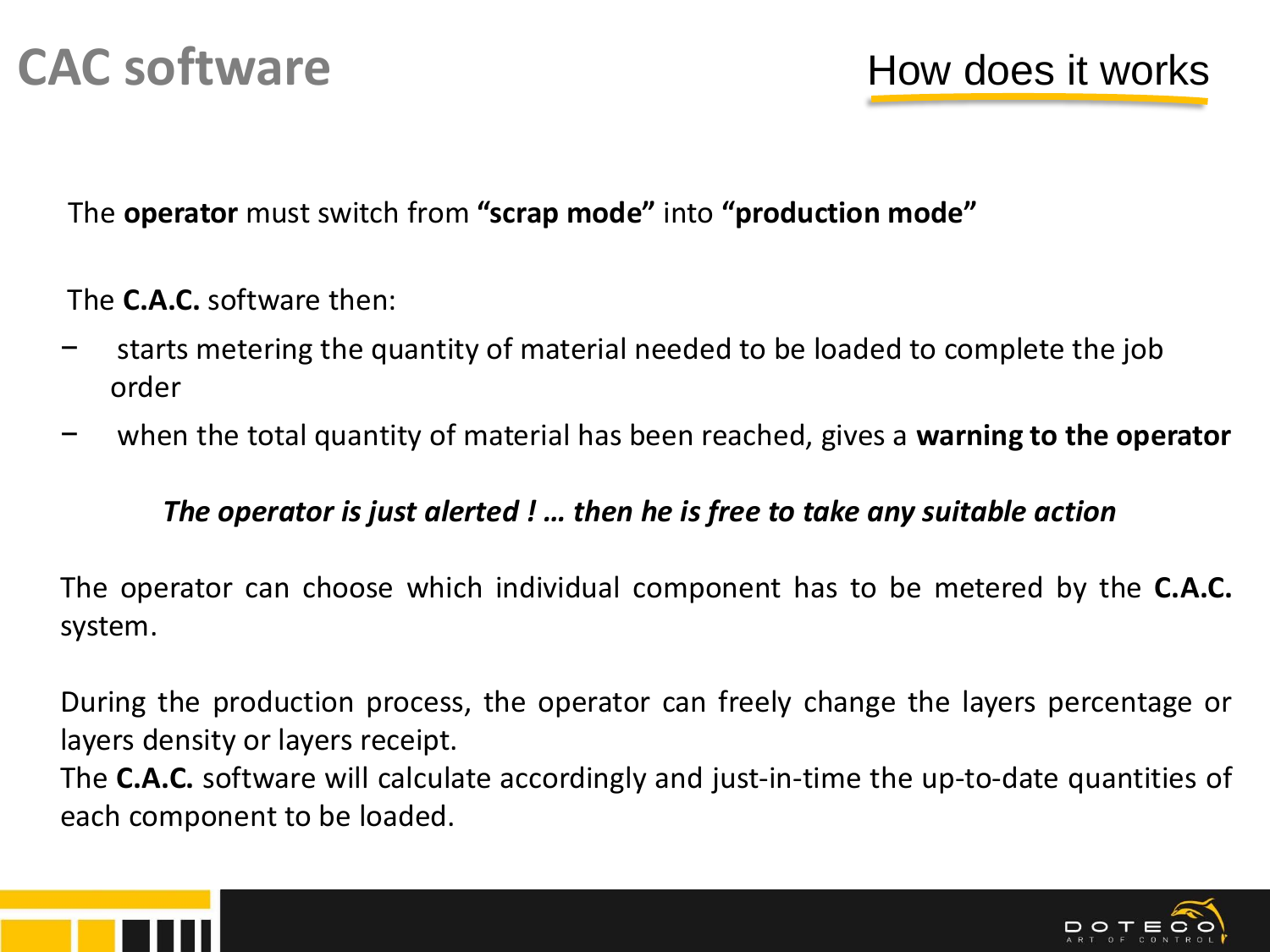## Interface HMI **HMI**







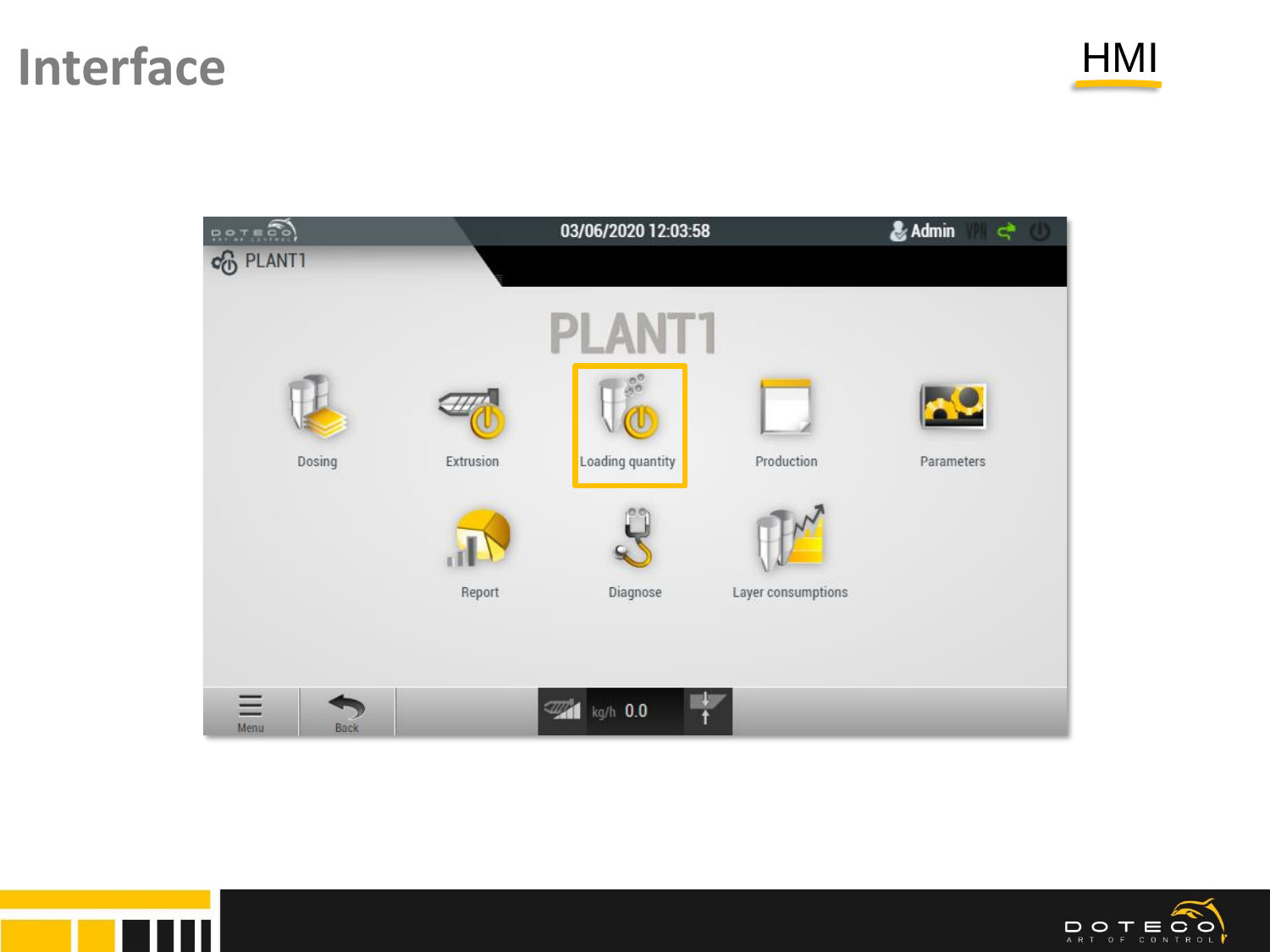## **Interface**



### **HARDWARE WBOX**

- Panel mounted.
- Touch screen.
- Solid state hard disk.
- Panel Mount (7, 10, 15 or 21") or handheld device (7 or 10") available.

## **SOFTWARE**

- Very intuitive user interface. .
- Developed in HTML 5.0.
- Remote technical support included. .
- Multi language. .
- Access from remote.
- CJK characters supported (CN, JP, KR).
- Completely integrable with other DOTECO process control software.



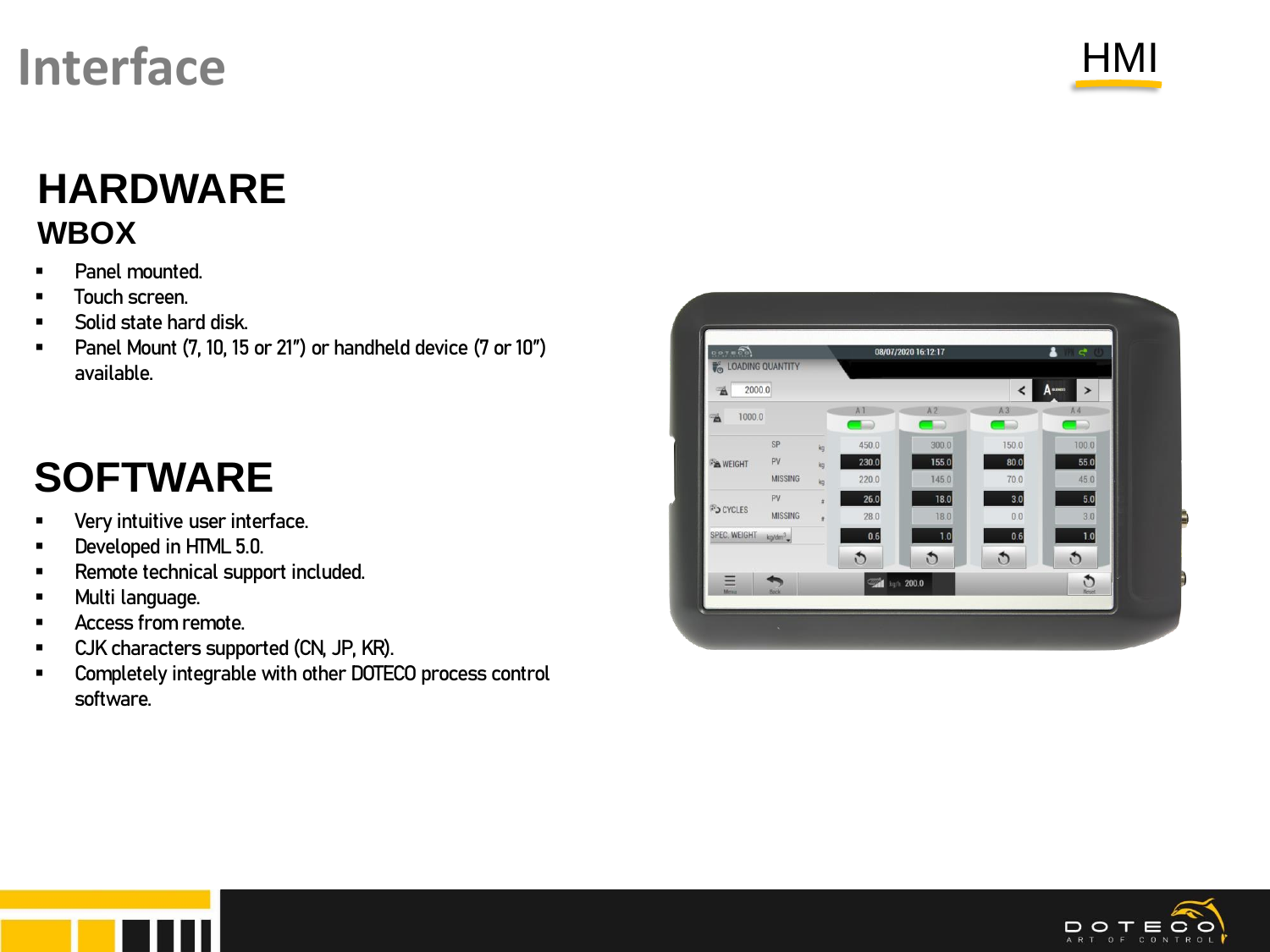## **CAC software**





 $\underset{\scriptscriptstyle{\wedge}\;\mathsf{R}\;\mathsf{T}}{\mathop{\mathsf{D}}}\underset{\scriptscriptstyle{\mathsf{O}}\;\mathsf{F}}{\mathop{\mathsf{D}}}\underset{\scriptscriptstyle{\mathsf{C}}\;\mathsf{D}\;\mathsf{N}\;\mathsf{T}}{\mathop{\mathsf{E}}}\underset{\scriptscriptstyle{\mathsf{D}}\;\mathsf{O}}{\mathop{\mathsf{D}}}\underset{\scriptscriptstyle{\mathsf{L}}}{\mathop{\mathsf{D}}}\underset{\scriptscriptstyle{\mathsf{D}}\;\mathsf{O}}{\mathop{\mathsf{D}}}\,\mathsf{D}$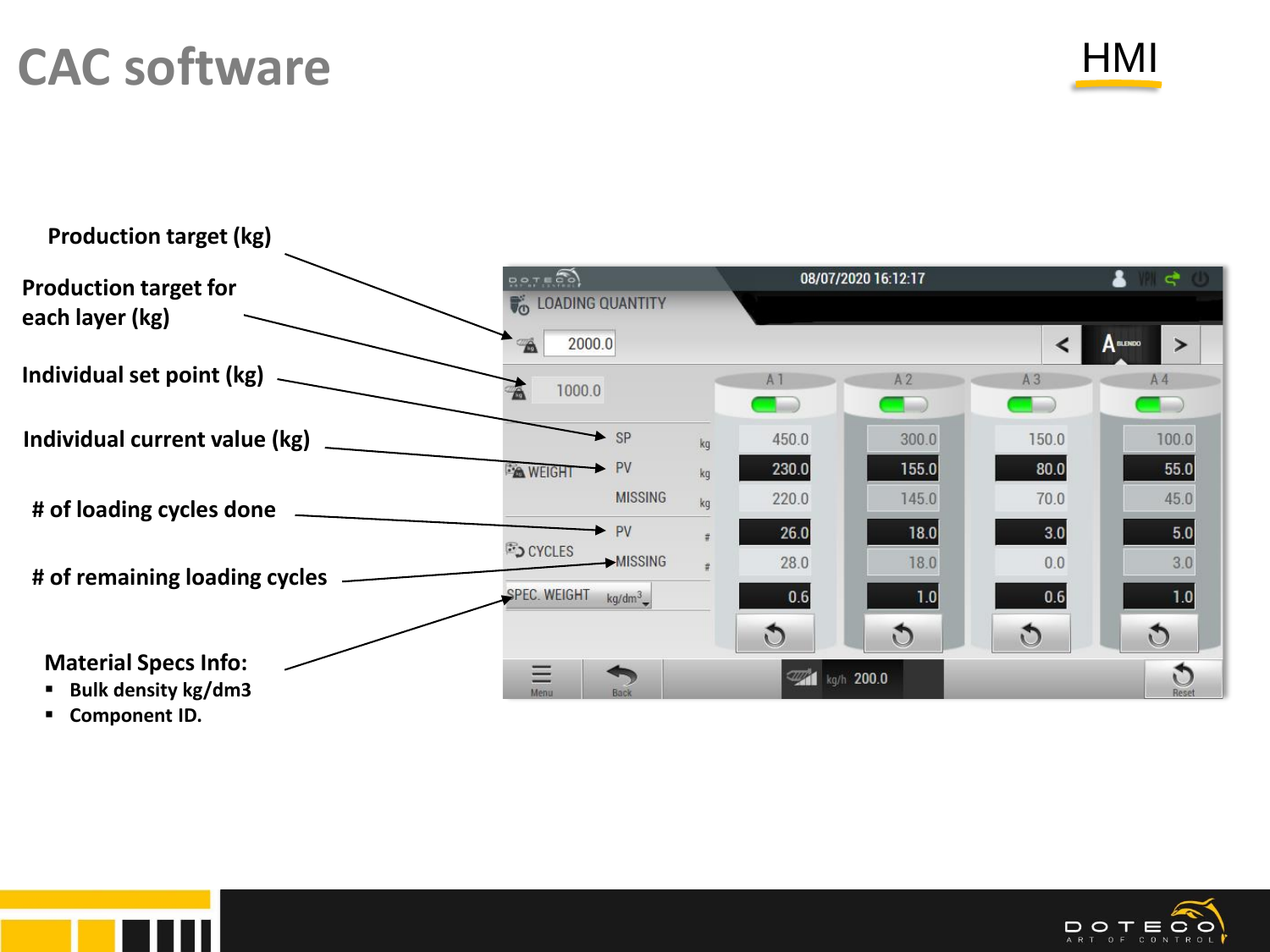### **CAC software** Example of performances

Material left in the blending system (blender + loaders) at the end of a job order:

 $17,5$  Kg =  $180$  seconds **17,5 Kg = 180 seconds**